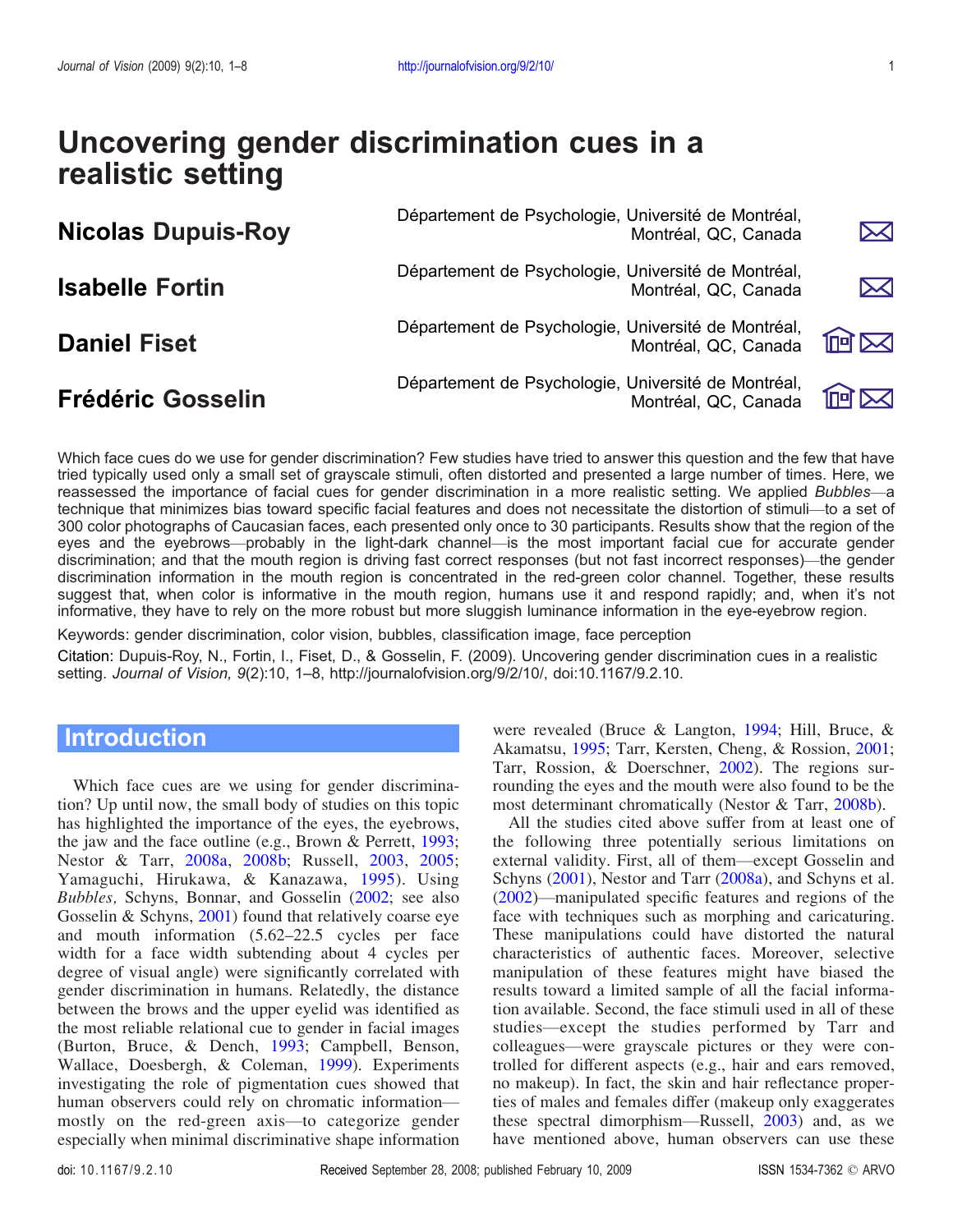differences reliably. Third, all of these studies—except Nestor and Tarr  $(2008a)$ —used a small set of faces that needed to be shown many times to each participant. This context is likely to have promoted perceptual learning of the faces. Therefore, the results might reflect the peculiarities of the stimulus set rather than general characteristics of gender dimorphism. In fact, the repetition of the same face identity allows the subject to use a face identification strategy rather than a gender discrimination strategy. This may have artificially increased the role of eye region, a potent feature for face recognition (Gosselin & Schyns, [2001](#page-6-0); Schyns et al, [2002;](#page-6-0) Sekuler, Gaspar, Gold, & Bennett, [2004\)](#page-6-0).

Here, we reassess the importance of facial cues for gender discrimination in a more realistic setting: We apply *Bubbles*—a technique that minimizes bias toward specific facial features and does not distort stimuli-to a set of 300 color images of Caucasian faces that were presented only once to 30 participants.

### Methods

#### **Subjects**

Thirty students from the University of Montreal and McGill University were recruited to participate to the experiment. Participants were between 20 and 30 years of age. They all had normal, or corrected to normal vision. Informed consent was obtained before the beginning of the experiment and a monetary compensation was provided.

#### Stimuli

Stimuli were generated from 300 color images of Caucasian faces (150 females), chosen on Internet with the intent of ecological representativity. The only other characteristics required for selection were a clear gender membership, a neutral expression and a frontal view. Thus, no special attention was paid to lighting, file format, image size, age of depicted individual, etc. Subsequent transformations applied on the images were also kept to a minimal. Rotations, scalings, and translations in the image plane were applied to the face photographs in order to minimize the distance between handpicked landmarks around the eyes (4 landmarks each), the eyebrows (2 landmarks each), the nose (4 landmarks) and the mouth (4 landmarks). The average interpupil distance was 40 pixels (1.03 deg of visual angle). Note that these affine transformations do not modify the relative distances between features. Six instances of the resulting face images are shown on Figure 1a.

Stimuli were created by sampling the face images subtending 3.28 deg of visual angle by presenting them



Figure 1. (a) Three women and three men from our face database; and the average of all 150 women and 150 men from our face database. (b) A stimulus is generated by overlaying an opaque mid-gray mask punctured by a number of randomly located Gaussian apertures on a face.

behind an opaque mask punctured by an adjustable number of randomly located Gaussian apertures having a standard deviation of 4 pixels or 0.1 deg of visual angle (henceforth called 'bubble mask'). The result, shown in Figure 1b, is a sparsely sampled face on a mid-gray background.

#### Apparatus

The experimental programs were run on a Macintosh G4 in the Matlab environment, using functions from the Psychophysics Toolbox (Brainard, [1997;](#page-5-0) Pelli, [1997\)](#page-6-0). All stimuli were presented on a Sony Trinitron monitor (1024  $\times$ 768 pixels at a refresh rate of 85 Hz). We determined the relationship between RGB values and luminance levels (measured with a Samsung SyncMaster 753 df photometer) for each color channel independently; the three best-fitted "gamma" functions were used in the computation of image statistics. Participants were seated in a dim ambient-lighted room at a distance of approximately 75 cm from the computer monitor.

### Procedure

Each participant was submitted to 300 trials and, importantly, each trial involved a different face. The presentation order of the 300 faces was randomized. In a given trial, one stimulus—a sparsely sampled face—appeared at the center of computer monitor and remained there until the participant had indicated the gender of the stimulus by pressing a labeled keyboard key. No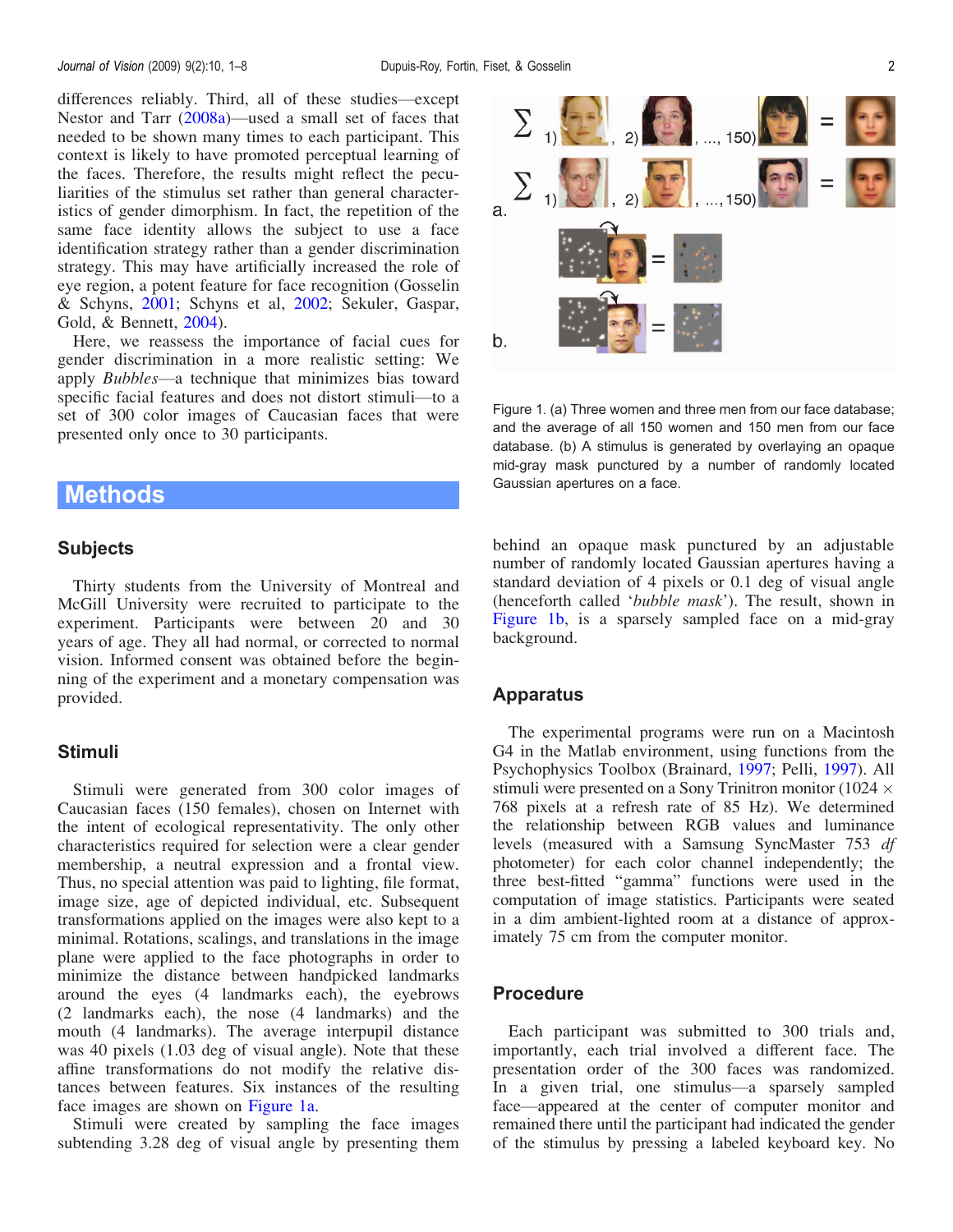feedback was provided. The number of bubbles per image was adjusted on a trial-by-trial basis to maintain performance at 75% correct using QUEST (Watson & Pelli, [1983](#page-7-0)).

# Results and discussion

Participants used an average of 27.06 bubbles and responded correctly on 74.74% of the trials. The average response time was 1.63 sec. The correlation between response time and accuracy was  $-0.1216$  ( $p < 0.001$ ). There was a slight bias toward responding "man" (52.18% of the trials,  $p < 0.01$ ) rather than "woman". No difference was observed between female and male participants (51.58% and 52.72%, ns).

### Linear classification image analyses

To uncover which facial cues led more often to accurate or faster correct gender discrimination, we performed two least-square multiple linear regressions: one between discrimination accuracies (predictive variable) and bubble masks (explanatory variable) and another between quar-tiles of response time on correct trials and bubble masks.<sup>[1](#page-5-0)</sup> The outcome of these regressions are two 128 by 128 planes of regression coefficients which we call classification images (Eckstein & Ahumada, [2002](#page-6-0); Gosselin & Schyns,  $2004$ <sup>[2](#page-5-0)</sup>. To compute group statistics, we summed classification images across participants and smoothed the resulting group classification images with a Gaussian kernel having a standard deviation of 6.93 pixels. The statistical analysis was restricted to the area of the classification images that could contain face information; the complementary area, which was irrelevant to the task at hand, was used to estimate the mean and the standard deviation of the null distribution and to transform the group classification images into Z-scores. Any significant positive local divergence from uniformity in our group classification images would indicate that the corresponding part of the stimuli led to more accurate responses, or faster correct responses. We therefore conducted one-tailed Pixel tests (Chauvin, Worsley, Schyns, Arguin, & Gosselin, [2005\)](#page-6-0) on the group classification images transformed into Z-scored ( $Sr = 3469$ ; for accuracy: Zcrit = 3.7 and Zmax = 6.48; for response time: Zcrit =  $3.5$  and Zmax =  $4.04$ ;  $p \leq 0.05$ ). The statistical threshold provided by this test corrects for multiple comparisons while taking the spatial correlation inherent to our technique into account.

Figure 2 displays the average women (column 1) and men (column 2) overlaid with a contour-plot representation of the accuracy and correct response time classification images. The colored pixels enclosed by the dotted black lines are statistically significant: the region of the eyes and eyebrows lead to more accurate and faster



Figure 2. Displays the average men (column 2) and women (column 1) superimposed on a contour plot of classification images derived from accuracy (row 1) and response time (row 2). The colored pixels enclosed by the dotted black lines are statistically significant ( $p < .05$ ).

correct gender discrimination; this eye-eyebrow region is wider and more bilaterally distributed in the correct response time classification image (row 1) than in the accuracy classification image (row 2); and facial cues leading to fast correct responses also included the mouth region as well as the space between the mouth and the nose. To better understand the relation between the mouth region and our measurements, we ran an additional leastsquare multiple linear regression between quartiles of response time on incorrect trials and bubble masks. No pixel was significant in the resulting classification image (not shown).

#### Beyond linear classification images

The linear classification image analyses confirmed that the eye-eyebrow region contains the most important cues for gender discrimination. However, they do not allow to identify more precisely the nature of these reliable cues, at least not directly. For example, we could wonder if these cues are mostly red-green pigmentation cues, as proposed by Tarr and colleagues? It's not so much a limit of the methodology than a limit of the search space we chose to explore—image location. In fact, Nestor and Tarr  $(2008b)$  $(2008b)$  $(2008b)$ have used classification images to probe the use of color directly during gender discrimination. On each one of 20,000 trials, color noise was added to the same androgynous morph and participants had to decide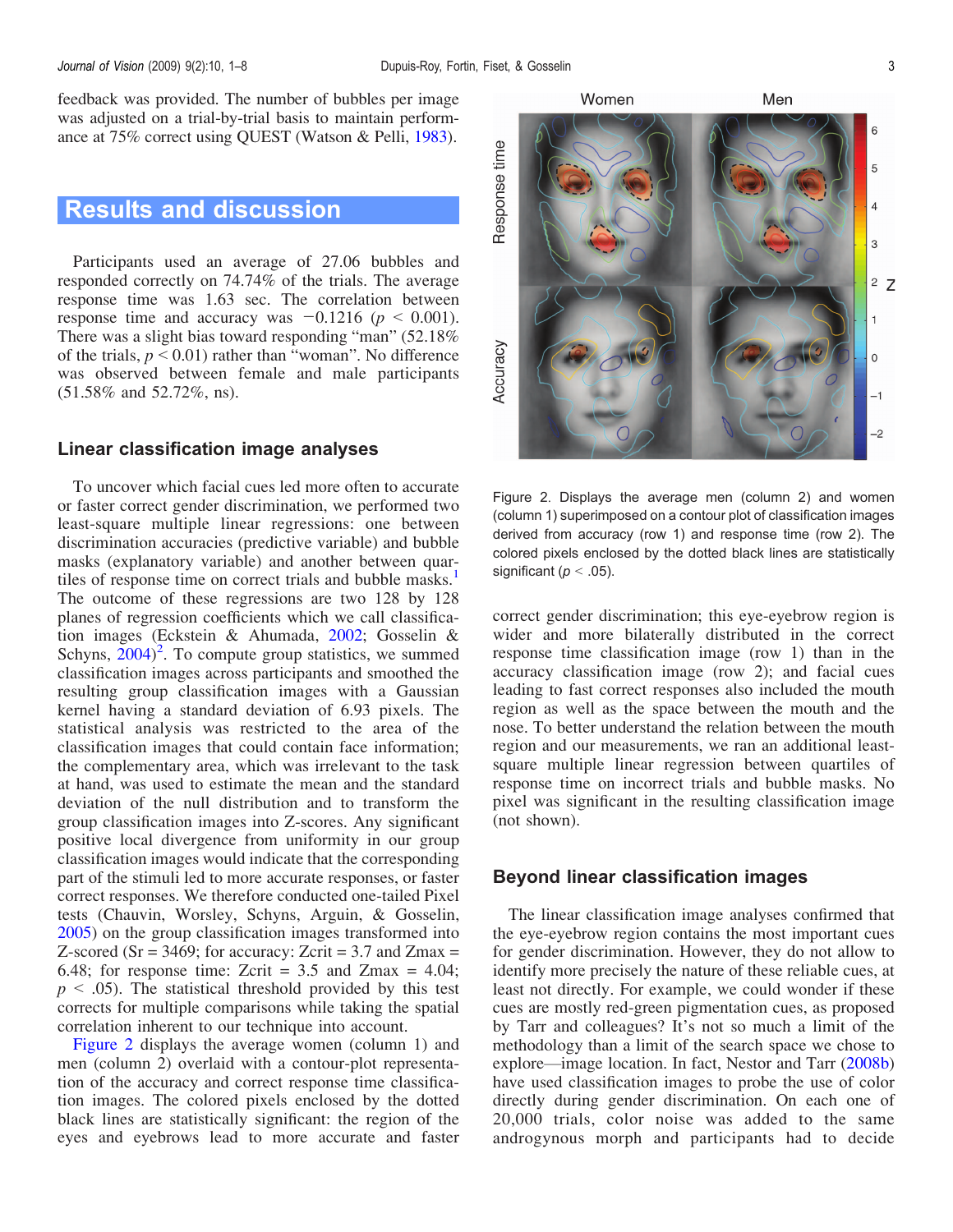whether it looked more like a man or a woman. If we cannot address the color question directly, we can provide—based on the 300 faces of our face set—image statistics about the discriminative color information that was available within the eye-eyebrow region.

We converted these face images to Lab color space because its channels represent perceptually relevant color opponent processes: L corresponds to the light-dark process, a to the red-green process, and b to the yellowblue process. Then, we computed  $d'$  on each pixel of the three Lab channels—we will call the resulting  $d'$  planes color maps. This metric could be interpreted as the information available in a given pixel of a given color map to discriminate the gender. More specifically, a pixel's  $d'$  is the distance (in standard deviation units) between the mean of the distribution of this pixel's value for male faces and the mean of the distribution of this pixel's value for female faces. The three color maps are represented as contour plots in Figure 3. Color lines delimit isovalued  $d'$  corresponding to percentiles of 95%, 85%, and 75%. Warm colors were used for regions where men are lighter, redder or yellower than women; and cold



Figure 3. Contour plots of the color maps superimposed to the average man (column 1) and woman (column 2). Dotted lines define clusters significantly correlated with accurate (white) and correct fast responses (black). The contour plot summarizes the spatial modulation of available information (d's) in the dark-light (row 1), red-green channel (row 2) and yellow-blue (row 3) channels. The colorlabeled lines of isovalued d's correspond to percentile 95%, 85%, 75%, 25%, 15%, and 5%.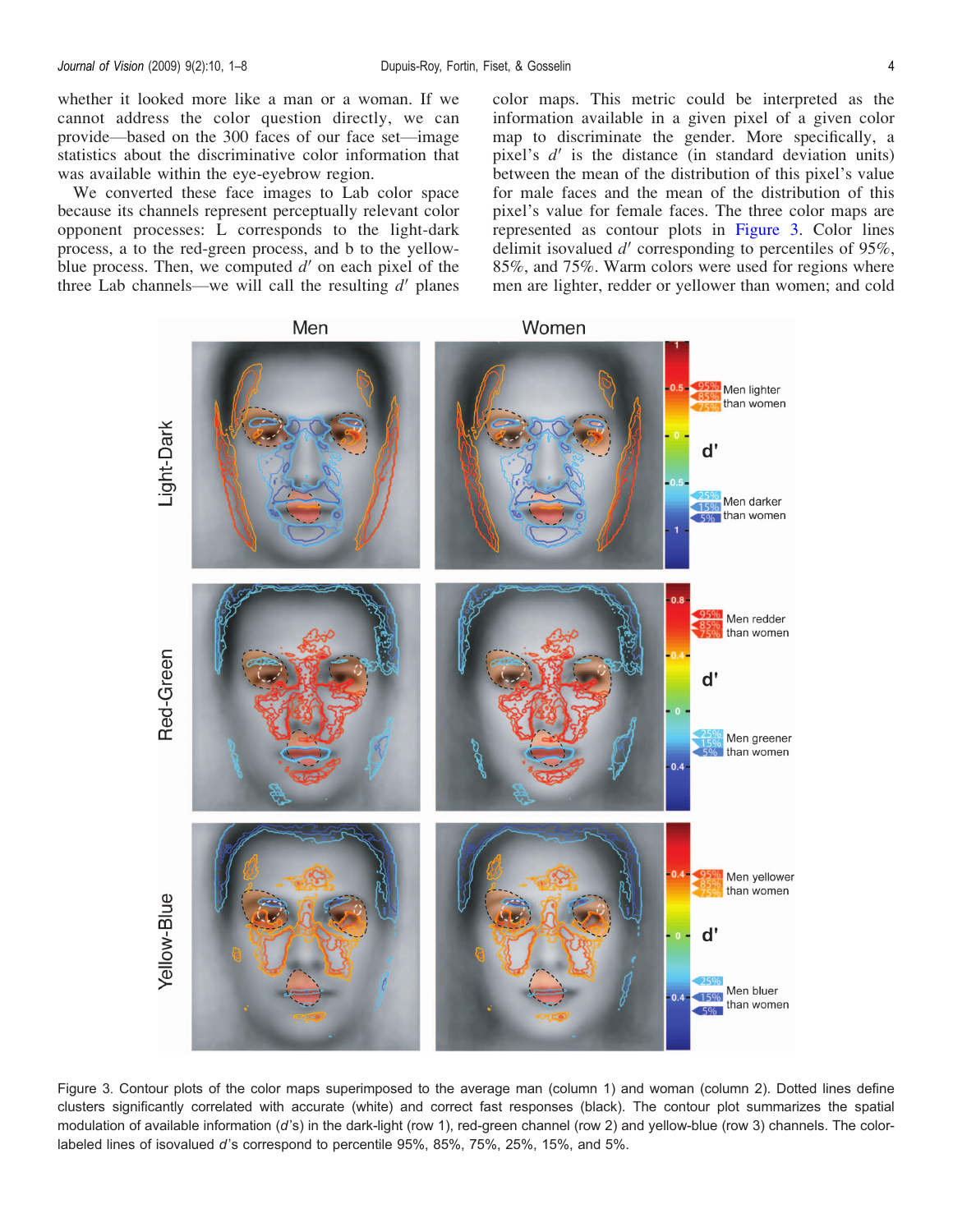colors for regions where men are darker, greener or bluer than women. To help with interpretation, the contour plots were placed over an image of the average men (column 1) and women (column 2). Thick dotted lines were added to delineate the significant regression coefficients found in the accuracy (white) and the correct response time classification images (black).

The light-dark color map depicts the information that has been mainly investigated in the literature so far. It shows the availability of prominent gender cues in the temporal side of the brows and the eyes, over the upper lip, and under the commissure of the chin and the lower lip (Russell, [2003](#page-6-0), [2005\)](#page-6-0). Note also the luminance information located on the face outline near the cheeks. On average, this channel has higher  $d$ 's than the other color channels (mean d's: light-dark =  $0.36$ , red-green =  $0.27$ , yellow-blue =  $0.21$ ). This set of informative features overlap substantially with the features found in the accuracy and correct response time classification images. The most informative pixels in the red-green color map—the second most informative color channel—are localized on the lips but are also distributed on the maxilla region and near the chin-lower lip commissure. The upper lip is a feature also found in the correct response time classification image. In comparison, the yellow-blue channel contains less information allowing to distinguish males from females. The most informative yellow-blue cues are clustered on the temporal sclera, on the nasal side of the brows and on the outer portion of the hair. None of these features is found in the classification images.

Another cue that has already been targeted as the one of the most discriminative information for gender categorization is the eyelid-brow distance (Burton et al., [1993](#page-6-0); Campbell et al., [1999\)](#page-6-0), i.e. the distance between the center of the upper eyelid and the center of the bottom part of the eyebrow. If the participants used this cue they needed to see part of the eye, the eyelid and the brow together. Therefore, the performance observed in the trials in which these regions were presented together (see Table 1, first row) should be higher than the performance predicted by the linear combination of these regions presented individually with the appropriate weights from the accuracy classification image (see Table 1, second row).

|                                              | Eves          |                               | Brows Eyelids           | Eyes, brows<br>and eyelids |
|----------------------------------------------|---------------|-------------------------------|-------------------------|----------------------------|
| Observed accuracy<br>Predicted accuracy<br>N | 0.6082<br>194 | 0.7216 0.7329<br>0.7471<br>87 | 0.6897<br>0.6612<br>307 | 0.7626<br>0.8216<br>269    |

Table 1. The first row shows the mean accuracy observed when areas are revealed separately (columns 1–3) and together (column 4). The second row indicates the average accuracy predicted from linear regression. The last row displays the number of trials that were used to compute these statistics.

In fact, predictions made from the accuracy linear regression explains the performance observed when the eye, the eyelid and the brow are seen together. Moreover, image statistics computed on the 300 faces from our database indicate that this relational cue provide little discriminative information: the  $d'$  of the eye-eyelids distance—measured from handpicked landmarks—is 0.91. In sum, these results do not support the use of the eyelid-brow distance in our experiment. Further analyses would be required to assess the use of other distance cues. However, Nestor and Tarr ([2008a\)](#page-6-0) performed a similar analysis on all pair wise conjunctions between the forehead, the eyes, the ears, the upper and lower part of the nose, the cheeks, the mouth, and the chin, and failed to found evidence for nonlinear use of information during their gender discrimination task.

### **Conclusion**

Which face cues do we use for gender discrimination? In this paper, we addressed this question in a more realistic setting than previous studies on the same topic. First, the face stimuli that have been used typically in gender discrimination experiments were grayscale photographs, normalized and controlled for different aspects. Our results can be considered as more representative of genuine gender discrimination because our face stimuli were real-life color photographs and, therefore, were not (artificially) controlled for luminance, chrominance, background, hair and makeup. Second, previous studies on facial gender discrimination cues used a small set of faces that needed to be shown many times to each participant; therefore, the results might reflect the peculiarities of small stimulus sets overlearned by participants rather than general characteristics of gender dimorphism. We used a set of 300 face photographs that were presented only once to each of our 30 participants. Third, gender discrimination studies typically manipulated specific features and regions of the face with techniques such as morphing and caricaturing. These manipulations probably altered the natural characteristics of faces, and biased the results. We sampled unaltered face photographs with minimum bias by presenting them behind mid-gray opaque masks punctured by a number of randomly located Gaussian apertures sufficient to maintain a 75% correct response rate. This sampling technique makes no assumption regarding feature processing—holistic or not. A comparison of the power spectrum of the 300 face photographs and the 9,000 face stimuli presented to participants (with bubbles) revealed a slight reduction of energy below 2.63 cycles per face width. This bias is unlikely to have interfered with normal face processing (e.g., Ruiz-Soler & Beltran, [2006](#page-6-0)).

To uncover which facial cues led more often to accurate or faster correct gender discrimination, we performed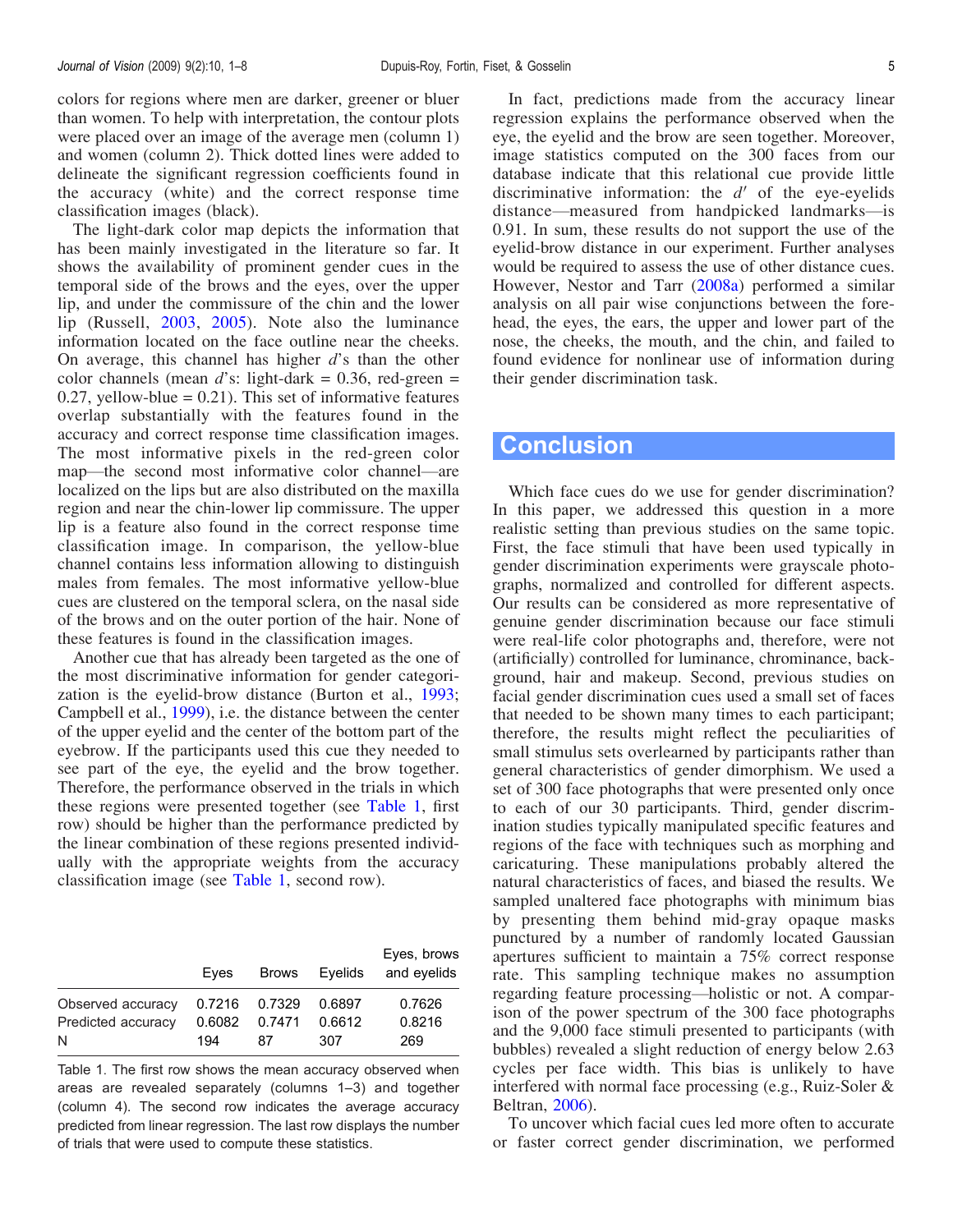<span id="page-5-0"></span>three classification image analyses: on accuracies, on correct response times, and on incorrect response times. The accuracy classification image confirmed that the eyeeyebrow region is the most important for gender discrimination. We do not know if participants used facial features, or makeup, or trimmed eyebrows within this region to perform the task. In any case, this main result is in agreement with previous findings obtained using different methods (e.g., Brown & Perrett, [1993;](#page-6-0) Russell, [2003,](#page-6-0) [2005](#page-6-0); Yamaguchi et al., [1995\)](#page-7-0).

Linear predictions made on a sub-set of our trials showed that participants did not use the eyelid-brow distance information, a distance cue that Bruce et al. ([1993\)](#page-6-0) and Campbell et al. ([1999\)](#page-6-0) proposed was one of the most reliable for gender discrimination. In fact, we discovered that the eyelid-brow distance has a small signal-to-noise ratio for gender discrimination.

We computed image statistics on the Lab channels of all 300 faces of our face set to capture the color information available to resolve the task. Our color maps do not inform us about the morphological or spectral gender dimorphisms of the real world. Nevertheless, they show, for example, that the highly discriminative information contained in the eye-eyebrow area is mostly concentrated in the light-dark channel. This suggests that humans discriminate face gender based on a linear combination of luminance cues within the eye-eyebrow region. There is no inconsistency between our results and Tarr and colleagues' results about the important role of color in face gender discrimination (Nestor & Tarr, [2008a,](#page-6-0) [2008b](#page-6-0); Tarr et al., [2001,](#page-6-0) [2002](#page-6-0)). They showed that participants relied on pigmentation cues (especially from the red-green channel) when minimal or no luminance information is available. Similarly, Yip & Sinha [\(2002](#page-7-0)) showed that color cues play a role in face identification when shape attributes are degraded. Yip and Sinha proposed that the contribution of color may lie not so much in providing diagnostic cues to identity as in aiding low-level imageanalysis processes such as segmentation; and the same could be proposed about face gender discrimination. Parametric models aiming at automatic segmentation of facial features also focus on color information for the extraction of the lips (Evano, Clapier, & Coulon, [2004](#page-6-0)).

That being said, the correct response time classification image along with the additional analysis on incorrect response time suggest a more ubiquitous role for facial color during gender discrimination. The mouth region is significantly correlated with correct fast responses (but not with incorrect fast responses) and the most discriminative information in the mouth region is concentrated in the redgreen channel. This suggests that humans do use chromatic cues for discriminating face gender: When it's informative, they use it and respond rapidly (for evidence that color is perceived faster than shape, see Holcombe & Cavanagh, [2001](#page-6-0); Moutoussis & Zeki, [1997a,](#page-6-0) [1997b\)](#page-6-0); when it's not, they have to rely on the more robust and more sluggish luminance cues. The infero-temporal

cortex, which is involved in both face perception and color perception (Clark et al., [1997;](#page-6-0) Edwards, Xiao, Keysers, Földiák, & Perrett, [2003\)](#page-6-0), provides the ideal locus for such a dual strategy.

### Acknowledgments

This research was supported by FQRNT scholarship awarded to Nicolas Dupuis-Roy and Isabelle Fortin, and by NSERC and NATEO grants awarded to Frédéric Gosselin.

Commercial relationships: none. Corresponding author: Frédéric Gosselin. Email: frederic.gosselin@umontreal.ca. Address: Université de Montréal, C.P. 6128, succ. Centreville, Montréal, QC, H3C 3J7, Canada.

### Footnotes

<sup>1</sup>For the least-square multiple linear regression on accuracy, the computations reduce to subtracting the mean of the bubble masks that led to an incorrect response from the mean of the bubbles masks that led to a correct response. And, for the regression on response time, the computations reduce to summing 1.5 times the mean of the bubble masks that led to a correct response and to a response time in the fastest quartile, 0.5 times the mean of the bubble masks that led to a correct response and to a response time in the second quartile,  $-0.5$  times the mean of the bubble masks that led to a correct response and to a response time in the third quartile, and  $-1.5$  times the mean of the bubble masks that led to a correct response and to a response time in the slowest quartile. Prior to these computations, every bubble mask was transformed into z-scores to give equal weight to all bubble masks. See Chauvin et al.  $(2005)$  for technical details.

 $\mu^2$ Bubbles and reverse correlation experiments (e.g., Sekuler et al., [2004](#page-6-0)) result typically in linear classification images. However, the two techniques should not be confused. In a Bubbles experiment, the stimuli are sampled using multiplicative noise (or bubble masks) whereas, in a reverse correlation experiment, the stimuli are masked using additive noise. This apparently minor procedural difference has important functional consequences (e.g., Gosselin & Schyns, [2002](#page-6-0); Murray & Gold, [2004\)](#page-6-0).

### References

Brainard, D. H. (1997). The psychophysics toolbox. Spatial Vision, 10, 433–436. [\[PubMed](http://www.ncbi.nlm.nih.gov/pubmed/9176952?ordinalpos=7&itool=EntrezSystem2.PEntrez.Pubmed.Pubmed_ResultsPanel.Pubmed_DefaultReportPanel.Pubmed_RVDocSum)]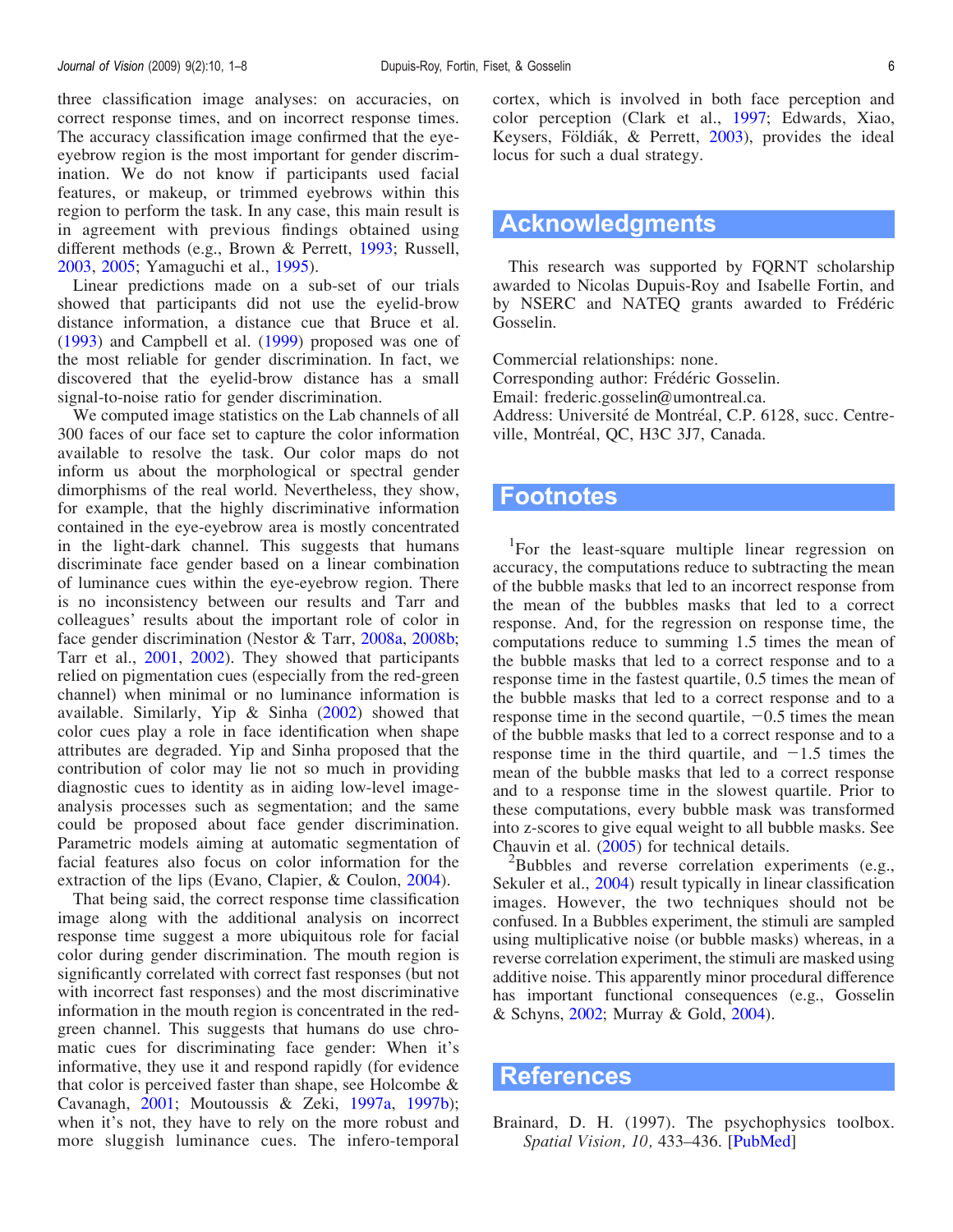- <span id="page-6-0"></span>Brown, E., & Perrett, D. I. (1993). What gives a face its gender. Perception, 22, 829–840. [\[PubMed](http://www.ncbi.nlm.nih.gov/pubmed/8115240?ordinalpos=7&itool=EntrezSystem2.PEntrez.Pubmed.Pubmed_ResultsPanel.Pubmed_DefaultReportPanel.Pubmed_RVDocSum)]
- Bruce, V., Burton, A. M., Hanna, E., Healey, P., Mason, O., Coombes, A., et al. (1993). Sex-discrimination: How well do we tell the difference between male and female faces. Perception, 22, 131–152.
- Bruce, V., & Langton, S. (1994). The use of pigmentation and shading information in recognizing the sex and identities of faces. Perception, 23, 803–822. [\[PubMed](http://www.ncbi.nlm.nih.gov/pubmed/7845771?ordinalpos=39&itool=EntrezSystem2.PEntrez.Pubmed.Pubmed_ResultsPanel.Pubmed_DefaultReportPanel.Pubmed_RVDocSum)]
- Burton, A. M., Bruce, V., & Dench, N. (1993). What's the difference between men and women? Evidence from facial measurement. *Perception*, 22, 153-176. [\[PubMed](http://www.ncbi.nlm.nih.gov/pubmed/8474841?ordinalpos=3&itool=EntrezSystem2.PEntrez.Pubmed.Pubmed_ResultsPanel.Pubmed_DefaultReportPanel.Pubmed_RVDocSum)]
- Campbell, R., Benson, P. J., Wallace, S. B., Doesbergh, S., & Coleman, M. (1999). More about brows: How poses that change brow position affect perceptions of gender. Perception, 28, 489-504. [[PubMed\]](http://www.ncbi.nlm.nih.gov/pubmed/10664789?ordinalpos=24&itool=EntrezSystem2.PEntrez.Pubmed.Pubmed_ResultsPanel.Pubmed_DefaultReportPanel.Pubmed_RVDocSum)
- Chauvin, A., Worsley, K. J., Schyns, P. G., Arguin, M., & Gosselin, F. (2005). Accurate statistical tests for smooth classification images. Journal of Vision, 5(9):1, 659–667, http://journalofvision.org/5/9/1/, doi:10.1167/5.9.1. [\[PubMed](http://www.ncbi.nlm.nih.gov/pubmed/16356076?ordinalpos=19&itool=EntrezSystem2.PEntrez.Pubmed.Pubmed_ResultsPanel.Pubmed_DefaultReportPanel.Pubmed_RVDocSum)] [\[Article\]](http://journalofvision.org/5/9/1/)
- Clark, V. P., Parasuraman, R., Keil, K., Kulansky, R., Fannon, S., Maisog, J. M., et al. (1997). Selective attention to face identity and color studied with fMRI. Human Brain Mapping, 5, 293–297.
- Eckstein, M. P., & Ahumada, A. J., Jr. (2002). Classification images: A tool to analyze visual strategies. Journal of Vision, 2(1):i, i, http://journalofvision.org/ 2/1/i/, doi:10.1167/2.1.i. [[PubMed\]](http://www.ncbi.nlm.nih.gov/pubmed/12678601?ordinalpos=4&itool=EntrezSystem2.PEntrez.Pubmed.Pubmed_ResultsPanel.Pubmed_DefaultReportPanel.Pubmed_RVDocSum) [[Article](http://journalofvision.org/2/1/i/)]
- Edwards, R., Xiao, D., Keysers, C., Földiák, P., & Perrett, D. (2003). Color sensitivity of cells responsive to complex stimuli in the temporal cortex. Journal of Neurophysiology, 90, 1245–1256. [[PubMed](http://www.ncbi.nlm.nih.gov/pubmed/12904507?ordinalpos=1&itool=EntrezSystem2.PEntrez.Pubmed.Pubmed_ResultsPanel.Pubmed_DefaultReportPanel.Pubmed_RVDocSum)] [\[Article\]](http://jn.physiology.org/cgi/content/full/90/2/1245)
- Evano, N., Clapier, A., & Coulon, P.-Y. (2004). Accurate and quasi-automatic lip tracking. IEEE Transactions on Circuits and Systems for Video Technology, 14, 706–715.
- Gosselin, F., & Schyns, P. G. (2001). Bubbles: A technique to reveal the use of information in recognition tasks. Vision Research, 41, 2261–2271. [\[PubMed](http://www.ncbi.nlm.nih.gov/pubmed/11448718?ordinalpos=4&itool=EntrezSystem2.PEntrez.Pubmed.Pubmed_ResultsPanel.Pubmed_DefaultReportPanel.Pubmed_RVDocSum)]
- Gosselin, F., & Schyns, P. G. (2002). RAP: A new framework for visual categorization. Trends in Cognitive Science, 6, 70–77. [\[PubMed](http://www.ncbi.nlm.nih.gov/pubmed/15866190?ordinalpos=28&itool=EntrezSystem2.PEntrez.Pubmed.Pubmed_ResultsPanel.Pubmed_DefaultReportPanel.Pubmed_RVDocSum)]
- Gosselin, F., & Schyns, P. G. (Eds.) (2004). Rendering the use of visual information from spiking neurons to recognition. Cognitive Science, 28, 141–301.
- Hill, H., Bruce, V., & Akamatsu, S. (1995). Perceiving the sex and race of faces: The role of shape and colour.

Proceedings of the Royal Society B: Biological Sciences, 261, 367-373. [[PubMed\]](http://www.ncbi.nlm.nih.gov/pubmed/8587879?ordinalpos=96&itool=EntrezSystem2.PEntrez.Pubmed.Pubmed_ResultsPanel.Pubmed_DefaultReportPanel.Pubmed_RVDocSum) [[Article](http://journals.royalsociety.org/content/m0906n7t7083t1t4/)]

- Holcombe, A. O., & Cavanagh, P. (2001). Early binding of feature pairs for visual perception. Nature Neuro-science, 4, 127-128. [\[PubMed](http://www.ncbi.nlm.nih.gov/pubmed/11175871?ordinalpos=21&itool=EntrezSystem2.PEntrez.Pubmed.Pubmed_ResultsPanel.Pubmed_DefaultReportPanel.Pubmed_RVDocSum)]
- Moutoussis, K., & Zeki, S. (1997a). A direct demonstration of perceptual asynchrony in vision. Proceedings of the Royal Society of London B: Biological Sciences, 264, 393–399. [[PubMed\]](http://www.ncbi.nlm.nih.gov/pubmed/9107055?ordinalpos=2&itool=EntrezSystem2.PEntrez.Pubmed.Pubmed_ResultsPanel.Pubmed_DefaultReportPanel.Pubmed_RVDocSum) [[Article](http://www.pubmedcentral.nih.gov/articlerender.fcgi?tool=pubmed&pubmedid=9107055)]
- Moutoussis, K., & Zeki, S. (1997b). Functional segregation and temporal hierarchy of the visual perceptive systems. Proceedings of the Royal Society of London B: Biological Sciences, 264, 1407-1414. [\[PubMed](http://www.ncbi.nlm.nih.gov/pubmed/9364780?ordinalpos=10&itool=EntrezSystem2.PEntrez.Pubmed.Pubmed_ResultsPanel.Pubmed_DefaultReportPanel.Pubmed_RVDocSum)] [\[Article\]](http://www.pubmedcentral.nih.gov/articlerender.fcgi?tool=pubmed&pubmedid=9364780)
- Murray, R. F., & Gold, J. M. (2004). Troubles with bubbles. Vision Research, 44, 461–470. [\[PubMed](http://www.ncbi.nlm.nih.gov/pubmed/14680771?ordinalpos=2&itool=EntrezSystem2.PEntrez.Pubmed.Pubmed_ResultsPanel.Pubmed_DefaultReportPanel.Pubmed_RVDocSum)]
- Nestor, A., & Tarr, M. J. (2008a). The segmental structure of faces and its use in gender recognition. Journal of Vision, 8(7):7, 1–12, http://journalofvision.org/8/7/7/, doi:10.1167/8.7.7. [\[PubMed](http://www.ncbi.nlm.nih.gov/pubmed/19146240?ordinalpos=1&itool=EntrezSystem2.PEntrez.Pubmed.Pubmed_ResultsPanel.Pubmed_DefaultReportPanel.Pubmed_RVDocSum)] [\[Article\]](http://journalofvision.org/8/7/7/)
- Nestor, A., & Tarr, M. J. (2008b). Gender recognition of human faces using color. Psychological Science, 19, 1242–1246. [[PubMed\]](http://www.ncbi.nlm.nih.gov/pubmed/19121131?ordinalpos=1&itool=EntrezSystem2.PEntrez.Pubmed.Pubmed_ResultsPanel.Pubmed_DefaultReportPanel.Pubmed_RVDocSum)
- Pelli, D. G. (1997). The VideoToolbox software for visual psychophysics: Transforming numbers into movies. Spatial Vision, 10, 437-442. [\[PubMed](http://www.ncbi.nlm.nih.gov/pubmed/9176953?ordinalpos=22&itool=EntrezSystem2.PEntrez.Pubmed.Pubmed_ResultsPanel.Pubmed_DefaultReportPanel.Pubmed_RVDocSum)]
- Ruiz-Soler, M., & Beltran, F. S. (2006). Face perception: An integrative review of the role of spatial frequencies. Psychological Research, 70, 273–292. [\[PubMed](http://www.ncbi.nlm.nih.gov/pubmed/16075260?ordinalpos=3&itool=EntrezSystem2.PEntrez.Pubmed.Pubmed_ResultsPanel.Pubmed_DefaultReportPanel.Pubmed_RVDocSum)]
- Russell, R. (2003). Sex, beauty, and the relative luminance of facial features. Perception, 32, 1093–1107. [\[PubMed](http://www.ncbi.nlm.nih.gov/pubmed/14651322?ordinalpos=4&itool=EntrezSystem2.PEntrez.Pubmed.Pubmed_ResultsPanel.Pubmed_DefaultReportPanel.Pubmed_RVDocSum)]
- Russell, R. (2005). Face pigmentation and sex classification [\[Abstract](http://journalofvision.org/5/8/983/)]. Journal of Vision, 5(8):983, 983a, http://journalofvision.org/5/8/983/, doi:10.1167/ 5.8.983.
- Schyns, P. G., Bonnar, L., & Gosselin, F. (2002). Show me the features! Understanding recognition from the use of visual information. Psychological Science, 13, 402–409. [[PubMed\]](http://www.ncbi.nlm.nih.gov/pubmed/12219805?ordinalpos=95&itool=EntrezSystem2.PEntrez.Pubmed.Pubmed_ResultsPanel.Pubmed_DefaultReportPanel.Pubmed_RVDocSum)
- Sekuler, A. B., Gaspar, C. M., Gold, J. M., & Bennett, P. J. (2004). Inversion leads to quantitative, not qualitative, changes in face processing. Current Biology, 14, 391–396. [\[PubMed](http://www.ncbi.nlm.nih.gov/pubmed/15028214?ordinalpos=20&itool=EntrezSystem2.PEntrez.Pubmed.Pubmed_ResultsPanel.Pubmed_DefaultReportPanel.Pubmed_RVDocSum)] [\[Article\]](http://www.sciencedirect.com/science?_ob=ArticleURL&_udi=B6VRT-4C1X84F-X&_user=10&_rdoc=1&_fmt=&_orig=search&_sort=d&view=c&_acct=C000050221&_version=1&_urlVersion=0&_userid=10&md5=4e1e3d543801328fc6f1dba488d25fad)
- Tarr, M. J., Kersten, D., Cheng, Y., & Rossion, B. (2001). It's Pat! Sexing faces using only red and green [\[Abstract](http://journalofvision.org/1/3/337/)]. Journal of Vision, 1(3):337, 337a, http:// journalofvision.org/1/3/337/, doi:10.1167/1.3.337.
- Tarr, M. J., Rossion, B., & Doerschner, K. (2002). Men are from Mars, women are from Venus: Behavioral